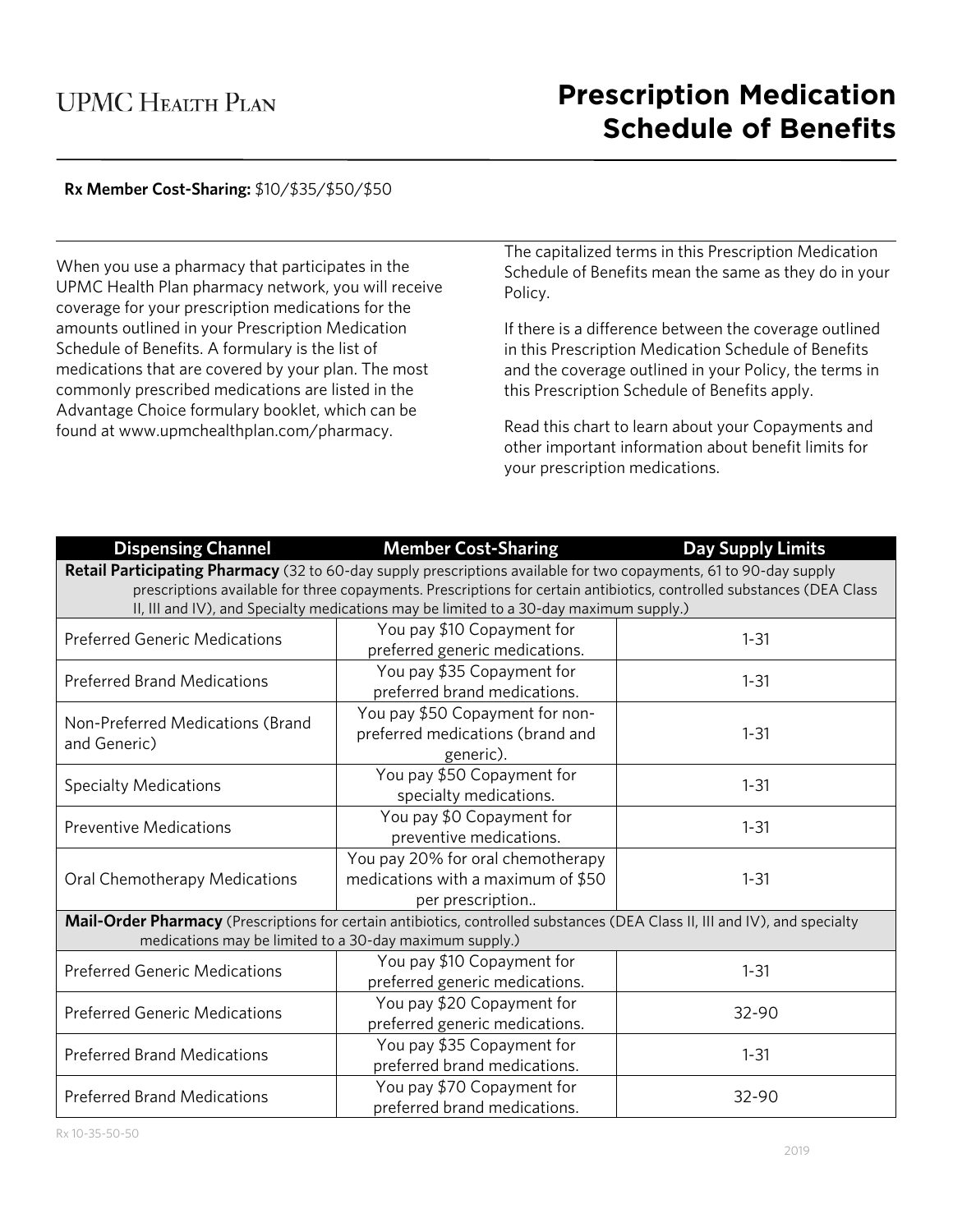| <b>Dispensing Channel</b>                        | <b>Member Cost-Sharing</b>                                                        | <b>Day Supply Limits</b> |
|--------------------------------------------------|-----------------------------------------------------------------------------------|--------------------------|
| Non-Preferred Medications (Brand<br>and Generic) | You pay \$50 Copayment for non-<br>preferred medications (brand and<br>generic).  | $1 - 31$                 |
| Non-Preferred Medications (Brand<br>and Generic) | You pay \$100 Copayment for non-<br>preferred medications (brand and<br>generic). | $32 - 90$                |
| <b>Preventive Medications</b>                    | You pay \$0 Copayment for<br>preventive medications.                              | $1 - 31$                 |
| <b>Preventive Medications</b>                    | You pay \$0 Copayment for<br>preventive medications.                              | $32 - 90$                |

### **Specialty Pharmacy**

- Not all Specialty medications can be filled at a retail pharmacy; they may be restricted to certain Specialty pharmacies, such as Accredo or Chartwell. **Some Specialty medications may be assessed an increased cost** share of 90% when filled at a Specialty pharmacy other than Accredo or Chartwell after the first fill.
- Certain oral chemotherapy medications will be limited to a 15-day supply for the first month of the prescription. When you receive a 15-day supply of an oral chemotherapy medication, your Copayment amount will be equally divided between each of the two prescriptions.
- Specialty medications may be limited to a 30-day supply. If packaging or dosing results in a day supply of 31-60 days, you will be responsible for two copayments. When the day supply is greater than 61 days, you will be responsible for three copayments.
- Please refer to your formulary brochure or call UPMC Health Plan for additional details.

| Specialty Medications (Brand or                                                                               | You pay \$50 Copayment for                                                                                          | $1 - 31$ |  |  |  |
|---------------------------------------------------------------------------------------------------------------|---------------------------------------------------------------------------------------------------------------------|----------|--|--|--|
| Generic)                                                                                                      | specialty medications.                                                                                              |          |  |  |  |
|                                                                                                               | You pay 20% for oral chemotherapy                                                                                   |          |  |  |  |
| Oral Chemotherapy Medications                                                                                 | medications with a maximum of $$50$                                                                                 | $1 - 31$ |  |  |  |
|                                                                                                               | per prescription                                                                                                    |          |  |  |  |
|                                                                                                               | <b>Other Cost-Sharing Terms Under Your Plan</b>                                                                     |          |  |  |  |
| <b>Deductible</b>                                                                                             |                                                                                                                     |          |  |  |  |
| Your pharmacy coverage is not subject to your medical plan Deductible.                                        |                                                                                                                     |          |  |  |  |
| <b>Out-of-Pocket Limits</b>                                                                                   |                                                                                                                     |          |  |  |  |
| Individual Coverage                                                                                           | Refer to your medical Schedule of Benefits for details.                                                             |          |  |  |  |
| <b>Family Coverage</b>                                                                                        | Refer to your medical Schedule of Benefits for details.                                                             |          |  |  |  |
| Your plan has an embedded Out-of-Pocket Limit, which means the Out-of-Pocket Limit is satisfied in one of two |                                                                                                                     |          |  |  |  |
| ways - whichever comes first:                                                                                 |                                                                                                                     |          |  |  |  |
|                                                                                                               |                                                                                                                     |          |  |  |  |
|                                                                                                               | *When an individual within a family reaches his or her individual Out-of-Pocket Limit. At this point, only that     |          |  |  |  |
|                                                                                                               | person will have Covered Services paid at 100% for the remainder of the Benefit Period; OR                          |          |  |  |  |
| *When a combination of family members' expenses reaches the family Out-of-Pocket Limit. At this point, all    |                                                                                                                     |          |  |  |  |
| covered family members are considered to have met the Out-of-Pocket Limit and will have Covered Services      |                                                                                                                     |          |  |  |  |
| paid at 100% for the remainder of the Benefit Period.                                                         |                                                                                                                     |          |  |  |  |
| <b>Important Cost-Sharing Notes</b>                                                                           |                                                                                                                     |          |  |  |  |
| Pharmacy cost shares apply to your medical plan Out-of-Pocket Limit. Claims are covered at 100% for the       |                                                                                                                     |          |  |  |  |
| remainder of the Benefit Period when the Out-of-Pocket Limit is satisfied.                                    |                                                                                                                     |          |  |  |  |
|                                                                                                               | If the enhancement also contributed by $\mathcal{L}$ and a contribution of a state of the state of the contribution |          |  |  |  |

If the pharmacy charges less than the Copayment for the prescription, you will be charged the lesser amount. **Refill limit: You must use 75% of your medication before you can obtain a refill.**

## **Retail Pharmacy Network**

UPMC Health Plan provides a broad retail pharmacy network that includes:

- National chain pharmacies, including CVS, Giant Eagle, Kmart, Rite Aid, Sam's Club, and Walmart.
- An extensive network of independent pharmacies and several regional chain pharmacies.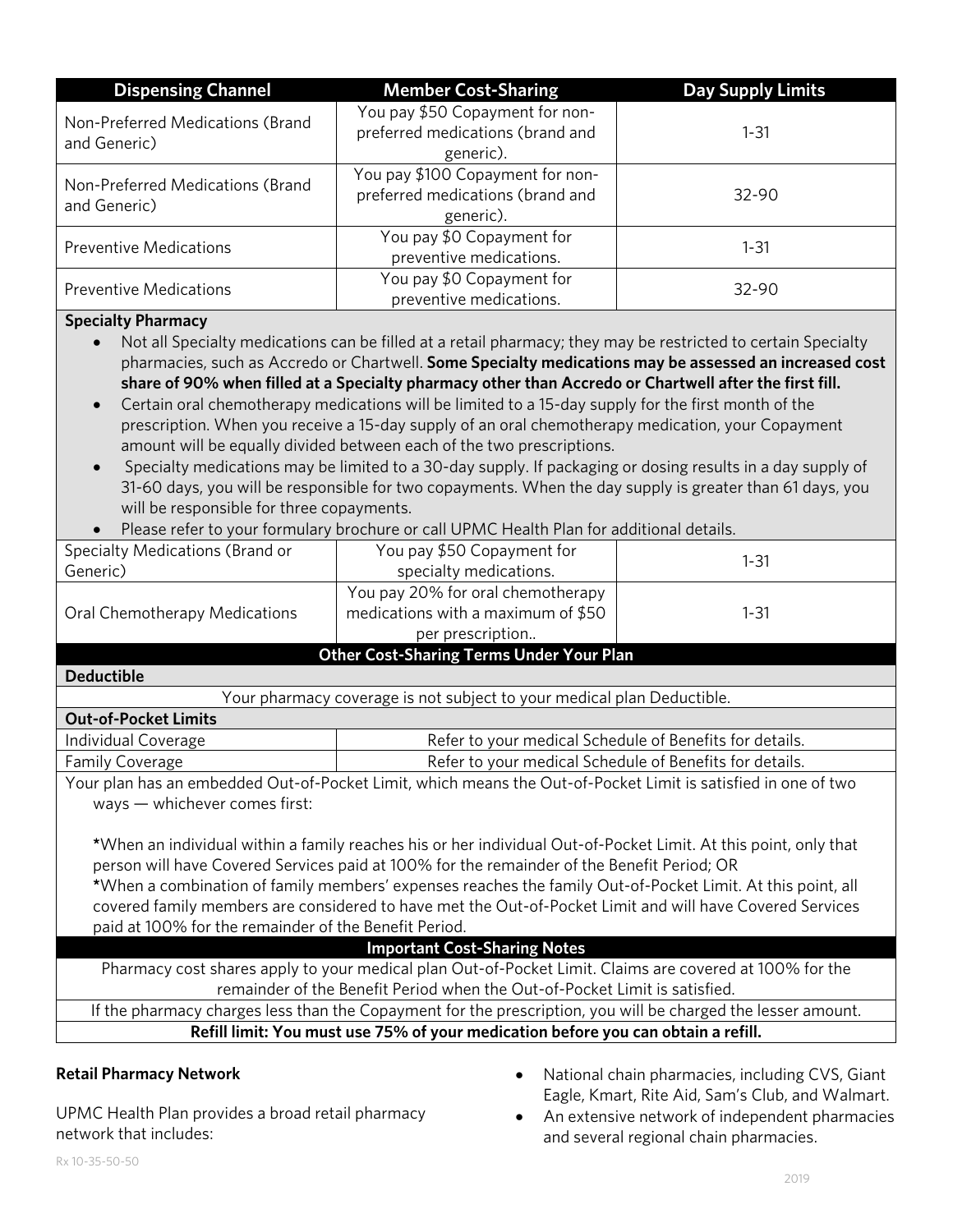Generally, you can go to a retail pharmacy to get short-term medications, including medications for illnesses such as a cold, the flu, or strep throat. If you use a participating retail pharmacy, the pharmacy will bill UPMC Health Plan directly for your prescription and will ask you to pay any applicable Copayment, Deductible, or Coinsurance. Remember, UPMC Health Plan does not cover prescription medications obtained from a Non-Participating Pharmacy. To locate a Participating Pharmacy near you, contact the Member Services Department at the phone number on the back of your member identification card, or visit **www.upmchealthplan.com**.

### **How to Use Participating Retail Pharmacies**

- Take your prescription to a participating retail pharmacy or have your physician call in the prescription.
- Present your member ID card at the pharmacy.
- Verify that your pharmacist has accurate information about you and your covered dependents (including your date of birth).
- Pay the required Copayment or other cost-sharing amount for your prescription.
- Sign for and receive your prescription.

## **Obtaining a Refill From a retail Pharmacy**

You may purchase up to a 31-day supply of a prescription medication through a Participating Pharmacy for one Copayment, a 32 to 60-day supply for two Copayments, or a 90-day supply for three Copayments. If your physician authorizes a prescription refill, simply bring the prescription bottle or package to the pharmacy or call the pharmacy to obtain your refill.

Remember, UPMC Health Plan will not cover refills until you have used 75% of your medication. Please wait until that time to request a refill of your prescription medications. These refill guidelines also apply to refills for medications that are lost, stolen, or destroyed. Replacements for lost, stolen, or destroyed prescriptions will not be covered unless and until you would have met the 75% usage requirement set forth above had the prescription not been lost, stolen, or destroyed.

### **Mail-Order Pharmacy Services**

Maintenance Medications:

 Generally, you can get long-term maintenance medications through the Express Scripts mail-order pharmacy at 1-877-787-6279. Your prescription drug program allows you to receive 90-day supplies for most prescriptions from the Express Scripts mail-order pharmacy. Certain Specialty medications may be limited to a one-month supply and will generally be dispensed from Accredo Specialty pharmacy or Chartwell Specialty pharmacy. (Some common injectable medications may be available at your local retail pharmacy; however, other Specialty injectables are available only through Accredo or Chartwell and may be subject to a one-month supply dispensing limit.)

#### Specialty Medications:

 You and your doctor can continue to order new prescriptions or refills for Specialty and injectable medications by contacting a Specialty pharmacy. Accredo can be reached by calling 1-888-853 5525. Accredo is available Monday through Friday from 8 a.m. to 11 p.m. and Saturday from 8 a.m. to 5 p.m. TTY users should call 711. Chartwell can be reached by calling 1-800-366- 6020. Chartwell is available Monday through Friday from 8 a.m. to 5:30 p.m.

When using the mail-order or Specialty pharmacy service, you must pay your Copayment or other cost-sharing amount before receiving your medicine through the mail. The Copayment applies to each original prescription or refill (name-brand or generic).

Certain oral chemotherapy medication prescriptions are limited to a 15 day supply for the first one month of the prescription. The Specialty pharmacy will work with you and your provider before processing each 15 day supply to verify that you are continuing with the treatment.

#### **How to Use the Mail-Order Service**

By Mail:

• Complete the instructions on the mail-order form. A return envelope is attached to the order form for your convenience.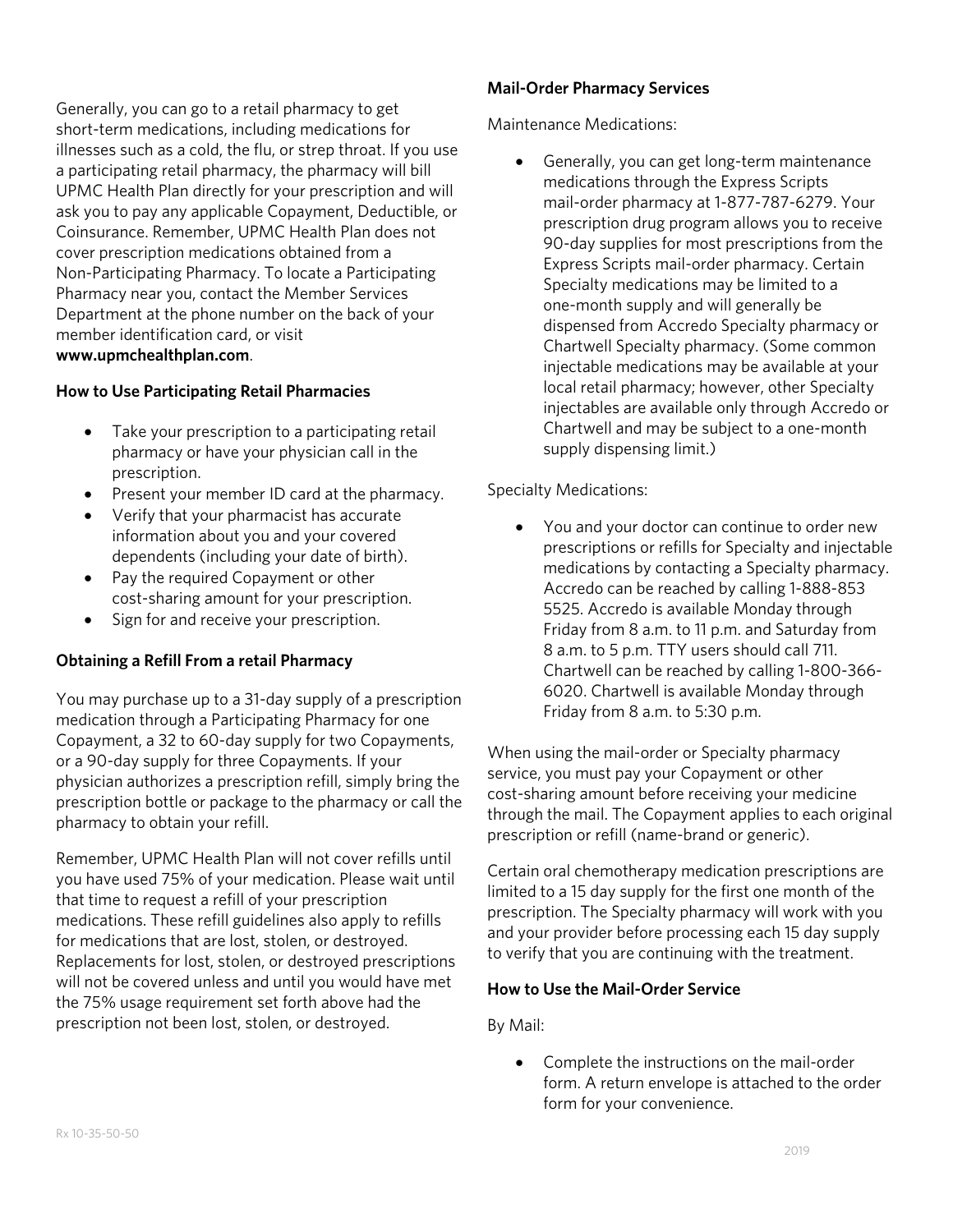Mail the completed order form with your refill slip or new prescription and your payment (check, money order, or credit card information) to Express Scripts. All major credit cards and debit cards are accepted.

By Telephone:

 Contact mail-order customer service at 1-877-787-6279. The Express Scripts Inc., Customer Service Center is available from 9 a.m. to 2 a.m., seven days a week. The automated phone service is available 24 hours a day, seven days a week. TTY users should call 1-800-899- 2114.

By Internet:

 You can access the Express Scripts website by logging in to UPMC Health Plan *My*Health OnLine at **www.upmchealthplan.com**. Select Login/Register and select "Member" from the drop-down menu. You may enter your user ID on the homepage in the Login/Register box and select Login. If you have not accessed *My*Health OnLine before, sign up for a personal, secure user ID and password by selecting Register in the

Login/Register box. Instructions for signing up and accessing *My*Health OnLine are available on this page.

 Once you have successfully signed in, under the "Smart Healthcare" section, select the "Prescriptions" box. You can then scroll down to the "Order mail delivery for prescriptions" option, expand the menu, and choose the "Learn how to set up a new mail-order prescription with Express Scripts" or "Refill an existing mail-order prescription". You will then be directed to the secure Express Scripts website; follow the instructions provided on the Express Scripts website to complete the process.

If you need to refill your long-term medication, you can order your refill by phone, mail, or the Internet as set forth in the following table. Be sure to order your refill two to three weeks before you finish your current prescription. If you have questions regarding the mailorder service, contact the Member Services Department at the phone number on the back of your member ID card or call Express Scripts at 1-877-787-6279. TTY users should call 1-800-899-2114.

| <b>Refills by Phone</b>                                                                                                                              | <b>Refills by Mail</b>                                                                                                                          | <b>Refills by Internet</b>                                                                                                                     |
|------------------------------------------------------------------------------------------------------------------------------------------------------|-------------------------------------------------------------------------------------------------------------------------------------------------|------------------------------------------------------------------------------------------------------------------------------------------------|
| Use a touch-tone phone to order<br>your prescription refill or inquire<br>about the status of your order at<br>1-877-787-6279.                       | Attach the refill label (you receive<br>$\bullet$<br>this label with every order) to<br>your mail-order form.<br>Pay your appropriate Copayment | Go to UPMC Health Plan at<br>www.upmchealthplan.com and<br>log into MyHealth OnLine and see<br>the instructions above, under "By<br>Internet." |
| The automated phone service is<br>available 24 hours per day.<br>When you call, provide the                                                          | or other cost-sharing amount via<br>check, money order, or credit<br>card.                                                                      |                                                                                                                                                |
| member identification code,<br>birth date, prescription number,<br>your credit card number<br>(including expiration date), and<br>your phone number. | Mail the form and your payment<br>$\bullet$<br>in the pre-addressed envelope.                                                                   |                                                                                                                                                |

# **The Advantage Choice Formulary**

Rx 10-35-50-50 *Advantage Choice:* The *Advantage Choice* formulary is a seven-tier formulary consisting of a Preferred Generic Medication tier, a Preferred Brand Medication tier, a Non-Preferred Medication tier, a Specialty Medication tier, a \$0 Preventive Medication tier, an Oral Chemotherapy

Medication tier, and a \$0 Select Generic Medication tier. Brand medications on the Preferred Brand Medication tier will be available to members at a lower cost share than non-preferred medications. Formulary high-cost medications such as biologicals and infusions are covered in the Specialty tier, which may have stricter days'-supply limitations than the other tiers. The \$0 Preventive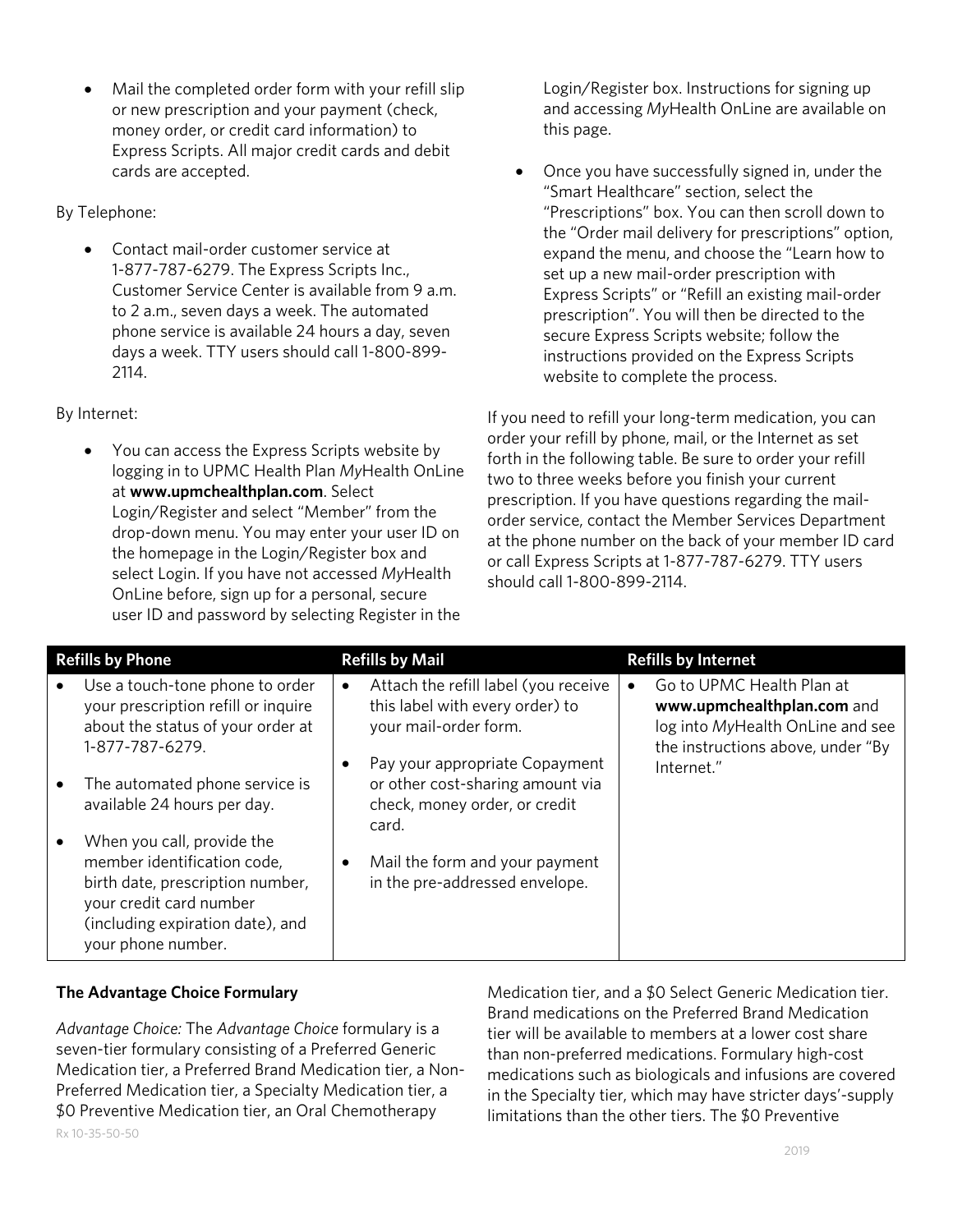Medications tier includes some preventive medications covered at no cost share when you meet certain criteria in accordance with the Patient Protection and Affordable Care Act of 2010 (PPACA) and the U.S. Preventive Service Task Force (USPSTF). The \$0 Select Generic Medications tier includes select generic medications at no additional cost-share to you. Some medications may be subject to utilization management criteria, including but not limited to, prior authorization rules, quantity limits, or step therapy. Selected medications are not covered with this formulary.

## **Medications Requiring Prior Authorization**

Some medications may require that your physician consult with UPMC Health Plan's Pharmacy Services Department before he or she prescribes the medication for you. Pharmacy Services must authorize coverage of those medications before you fill the prescription at the pharmacy. Please see your pharmacy brochure for a listing of medications that require Prior Authorization.

# **Step Therapy**

Step therapy is the practice of using specific medications first when beginning drug therapy for a medical condition. The preferred course of treatment may be generic medications, preferred brand medications or drugs that are considered as the standard first-line treatment. Please see your pharmacy brochure for a listing of medications that require Step Therapy.

# **Quantity Limits**

UPMC Health Plan has established quantity limits on certain medications to comply with the guidelines established by the Food and Drug Administration (FDA) and to encourage appropriate prescribing and use of these medications. Also, the FDA has approved some medications to be taken once daily in a larger dose instead of several times a day in a smaller dose. For these medications, your benefit plan covers only the larger dose per day.

## **Additional Coverage Information**

Your pharmacy benefit plan may cover additional medications and supplies and may exclude medications that are otherwise listed on your formulary. Your benefit plan may also include specific cost-sharing provisions for certain types of medications or may offer special deductions in cost-sharing for participating in certain health management programs. Please read this section carefully to determine additional coverage information specific to your benefit plan.

- **Your pharmacy benefit plan includes coverage for contraceptives.**
	- Please contact your group plan administrator, UPMC Health Plan, for additional information regarding coverage for contraceptives.
- **Your pharmacy benefit plan does not include coverage to treat sexual dysfunction.**
- **Your pharmacy benefit plan includes coverage for some preventive medications at no cost share when you meet certain criteria in accordance with the Patient Protection and Affordable Care Act of 2010 (PPACA) and the U.S. Preventive Service Task Force (USPSTF).**
- **Your pharmacy benefit plan includes special cost-sharing provisions for diabetic supplies:**
	- Each individual item in a group of diabetic supplies, including, but not limited to, insulin, injection aids, needles, and syringes, is subject to a separate Copayment.
- **Your pharmacy benefit plan has special cost-sharing provisions when you choose brand-name medications instead of generic medications:**
	- According to your formulary, generic medications will be substituted for all brandname medications that have a generic version available.
	- If the brand-name medications is dispensed instead of the generic equivalent, you must pay the Copayment associated with the brand-name medications as well as the price difference between the brand-name medications and the generic medications.
	- If your prescribing physician demonstrates to UPMC Health Plan that a brand-name medications is Medically Necessary, you will pay only the Copayment associated with the non-preferred brand-name medications.